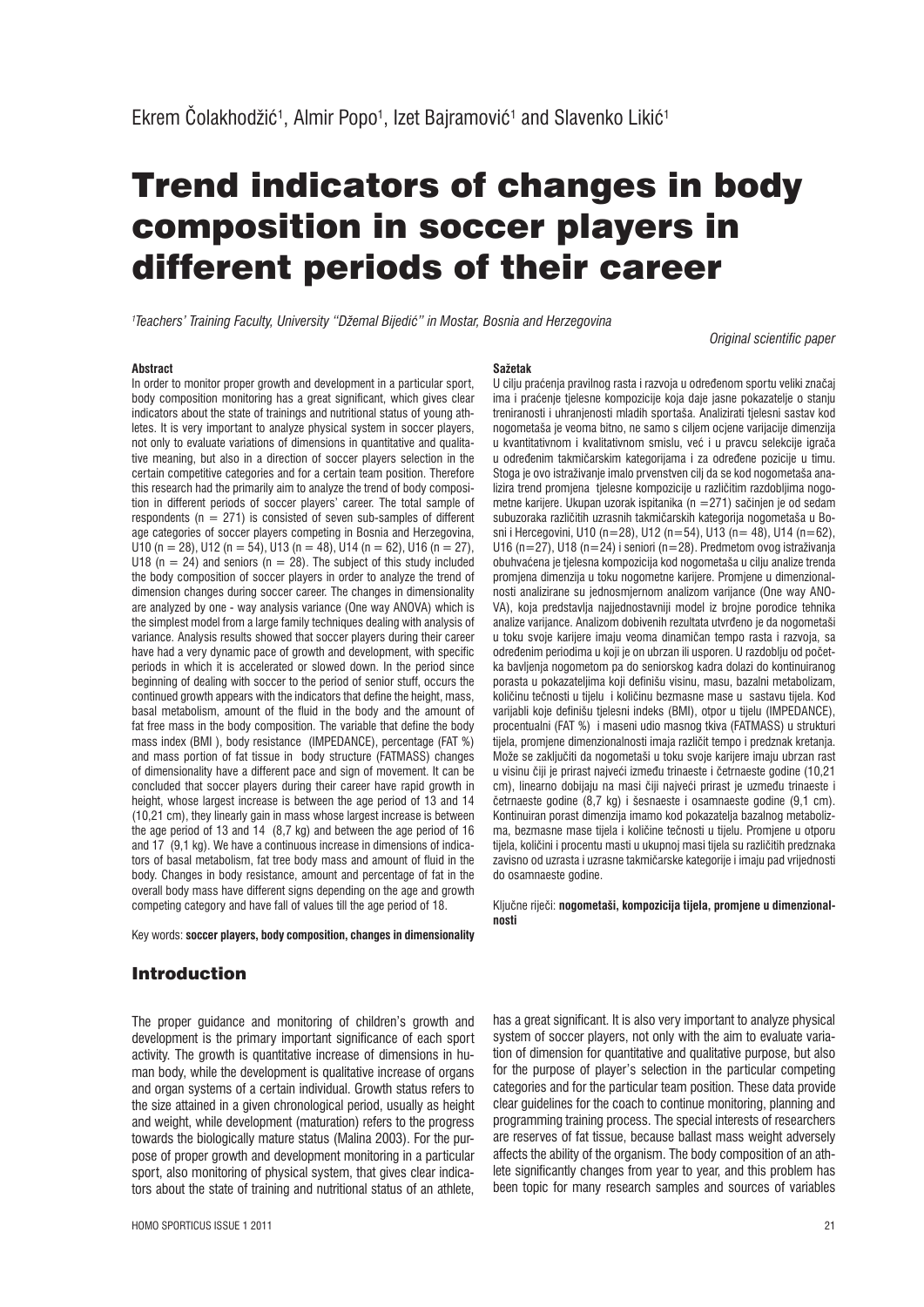and it has expanded the practical applicability in sport. The majority of the traditional methods are based on two components model of the body, according to which the total body mass consists of fat mass and fat free mass. According to this fact the fat mass consists of so called essential and unessential fat. The essential fat constitutes 2 % of fat free body mass in the shape of lipid body components and is necessary for healthy functioning of organism. The unessential fat constitute: subcutaneously fatty tissue (adipose tissue), yellow marrow transplant and abdominal visceral fat. For determining the physical structure different indirect methods were used previously as Ramadan and Byrd (1987), Green ( 1992), Dowson and associates (1999), where by measuring body dimensions and by the usage of adequate regression equations in a simply way, the indirect evaluation of fat content , bone-andmuscle tissue in the overall structure of athletes was obtained. Development of modern software systems, beside anthropometric, have brought many methods for estimation and establishing the body composition, the most famous and those that provide the most accurate results are : Hydrostatic Weighing, method of an air plethysmography (Bod-Pod), (Ostojic 2007; Kutac and associates 2008; Misigoj –Durakovic 2008).

Bioelectrical Impedance Analysis (BIA) as fast, noninvasive and relatively cheap method with acceptable precision, has gained the trust of both medical and sport experts in recent years. That is the method that evaluates the structure of body composition by broadcasting low, colorless dose of electric power of  $800\mu$ A and the frequency of 50 KHz through human body (organism). Electric power passes through the body – without resistance through the fat free tissue (muscles, bones, internal organs), while the resistance occurs when it passes through fatty tissue (Kutac and associates 2008). This resistance is called bioelectrical impedance and it is measured by the monitors of body fat. Entering respondents' data (height, weight, age, status), based on installed software the physical structure of the respondents' bodies can be calculated. Although anatomical- physiological characteristics for all people, in particular are equal, although among them, there are significant differences that should be taken into consideration for work with children. For each coach who works in training process, is vary important to know developmental characteristic of children working with. Differences, with other factors, mostly stem from belonging to different periods of growth and development. Periods of growth have their own lawfulness and characteristics by which they differ, and their pace (tempo) cannot be skipped. The child's growth and development include many elements, from those on cells basis to those that are an integral part of single person's life, such as his social, cultural and sport activity. From conception to maturity, the processes of growth and development pass into extreme harmony, which is unique for each person, and this harmony is dependent not only to inherited characteristics (traits), but it is also dependent to effect of external factors (proper nutrition, climate, physical activity, … etc). For the age period of 12 to15 years the major transformation occurs in the child's development and that is puberty. During that period, huge changes occur in child's organism, which leave significant traces later in life. This period corresponds to juvenile period of acceleration, where is the growth in height more prominent than the increase in width.

The basic parameters of physical (body) development are height and width, as well as their structural components: muscular mass and fatty tissue. Analyzing these components the pace and lawfulness of body construction can be determined. Mean body weight show significant differences in the inter-year population growth in general as well as individual. The body weight is also the basic parameter of the level and pace development of the

body structure, but it belongs to the so – called dynamic variable dimension, because it is liable to environmental influences and it can show large variations, even during the day.

The determination of fat and fat free components and the body composition of an athlete, with the knowledge of the optimal values for a certain sport, also take an important place in a contemporary training process. The relation between fat and fat free components of an athlete greatly varies (changes) depending on gender, the level of trainings, periodization and the age. Significantly higher portion of fat have female persons, and the highest ratio of fat free part to fat part is achieved about the age of 20, and the ratio is later decreased in non athletes. After the age of 20, a normal increase of 1% in body fat is expected for each decade. The upper limits of fat percentage is 25% for men and 30% for women, while the minimal values range from 5% to 10% for men and 5% to 17% for women (Wilmore, 1986; Wilmore and Costill, 2004).

According to World Health Organization (WHO) BMI lower than 18.5 is considered as insufficient weight and it could show the existence of malnutrition, improper nutrition or other health problem, while BMI higher than 25 is considered as excess of weight, and when BMI is over 30 it is considered as obesity. Total Body Water is the percentage of water in the body of an athlete and it tells us about the proper and optimal fluid intake for athletes. The normal TBW percentage varies among women from 45% to 60%, for men: 55% to 65%. For athletes, the image is approximately 5% higher than these ranges, as they have more muscular mass and bones, and muscles contain more water than fat tissue (Misigoj-Durakovic 2008). Basal Metabolic Rate (BMR) is daily minimal level of energy or calories, necessary for effective body functioning while resting. A person with a high BMR can spend (consume) a lot more calories while resting than the person with lower BMR, and this is based on the level of muscular mass. The full understanding of body metabolism enables the user to see, according to significant obtained values, how many calories he should take in accordance with his body size and lifestyle. And when an athlete has more muscles or generally more activities, he has to take more calories necessary for work, so that nutrition and characteristic of the training program can be based on this information.

# Methods

### The Sample of Respondents

The research has been conducted on a sample of 271 soccer players, classified into seven sub-samples (U10, U12, U13, U14, U16, U18 and seniors), who represents different age competing categories of soccer players in Bosnia and Herzegovina. The main criterion for selection of respondents was to have had, at least 2 years in training process (U10), and that they have had good health status without any psychophysical aberrations.

#### The Sample of Variables

The body composition of players' groups was determined by the method of Bioelectrical Impedance Analysis (BIA). For that purpose the electrical balance TANITA TBF-300 (Tanita corporation of America Inc.) was used, which, on the basis of the initial date (age and height) shows **the following variables:**

- 1. Body height (HEIGHT)
- 2. Body mass (MASS)
- 3. Body Mass Index (BMI)
- 4. Basal Metabolic Rate (BMR)
- 5. Electric Body Resistance (IMPEDANCE)
- 6. The percentage of Fat in the Body ( FAT%)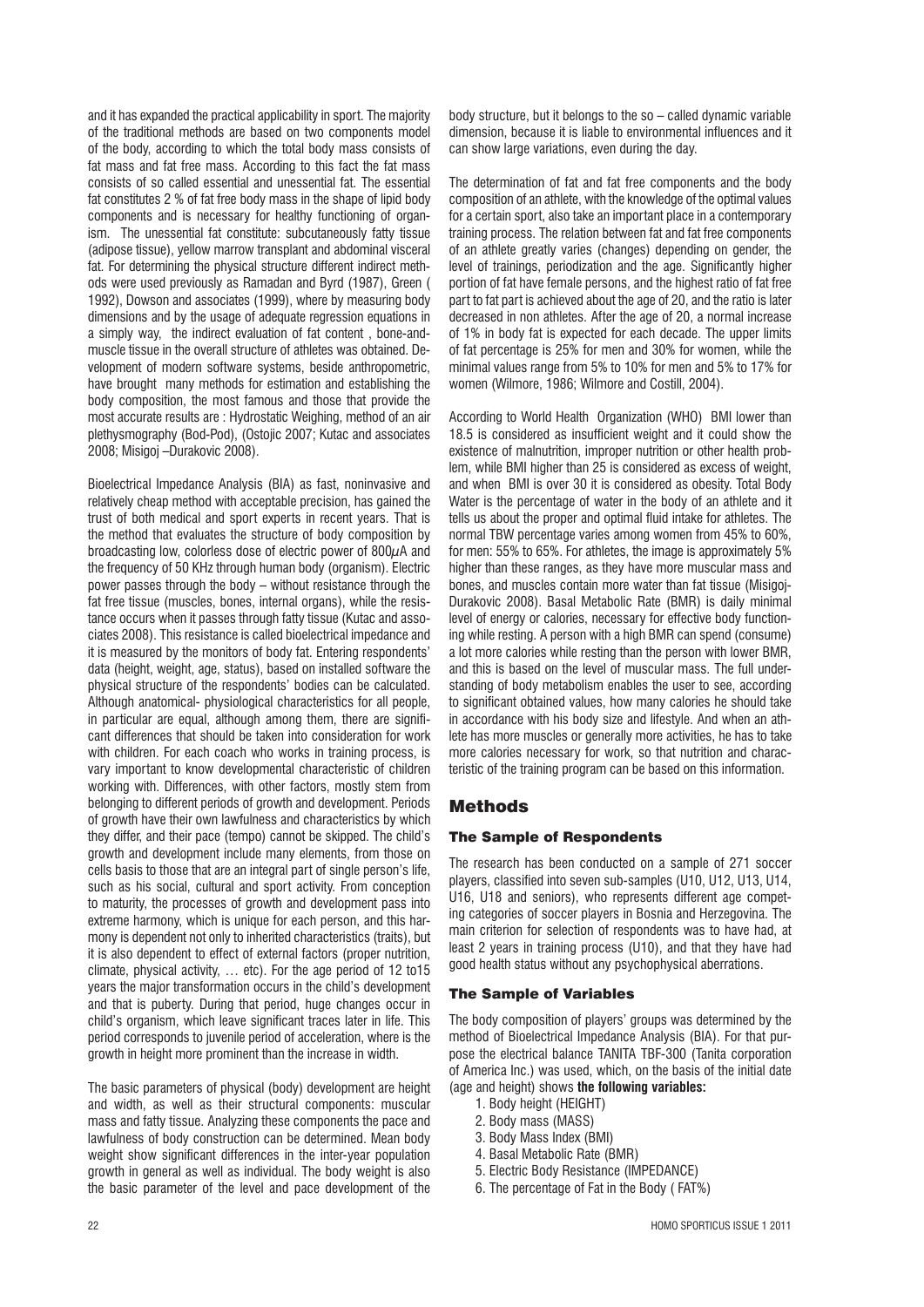- 7. The portion of Fat in Body Mass (FAT MASS)
- 8. The portion of Fat Free Mass in Body (FFM)
- 9. Total Body Water (TBW)

in body composition of optimal values with reference to researched age of an athlete. The measures of heights were taken by standard portable anthropometry.

# Data Processing Method

For each sub-sample, for all variables, central and dispersions parameters of the variables were calculated (arithmetic mean, standard deviations, minimal and maximal results), the changes in dimensionality were defined by one-way analysis of variance (One way ANOVA), that represents the simplest model from a large family techniques dealing with analysis of variance. The trend of growth, individually for each variable is graphically shown.

# Results and Discussion

The results of research are shown in Tables 1-3, and the trend of growth is shown by graphs individually for each variable. The change of body height shows that the arithmetic mean of variables (AVIS) statistically significantly changes throughout the period from the age of 10 to seniors, and the slope of growth curve shows that there is a slightly intensive increase from the age of 13 to 14 years (10,2 cm) and from the age of 16 to seniors (8,5 cm). The body mass of soccer players (AMAS) up to period of puberty has slowed growth and since this period it has followed the growth of curve variable height and has continuous upward trend of growth in the period when the seniors end their growth. The variable which represents the proportion of body mass, expressed in kilograms, and square of body height value expressed in meters, up to the age of 12 years has a slight decrease of value and then there is a continuous trend of growth as well as in those 2 variables. Basal Metabolic Rate (BMR) which represents the daily minimal level of energy or calories necessary for effective organism functioning while resting, portion of Fat Free Mass in the total body mass (FFM) and Total Body Water (TBW) which represents the entire amount

*Table 3.- One way analysis of variance (One way ANOVA)*

of water in the body, have also a continued trend of growth in this period and it moves in the continuous line with a larger increment up to senior period. Converting the amount of fluid in the total body mass, into the percentage share, we will see that the amount of fluid expressed as a percentage of body mass ranges from 59,8 % (10 years), 63,84 % (12 years), 62,31 % (13 years), 64,67% (14 years), 67,05 % (16 years), and then it comes into the period of stabilization and a slight decrease of the value in seniors. The variable that measures the amount of fat tissue in total body mass (FATMASS), a sudden increase during the age period of 12 years to the age period of 13years is evident, and during this period there was a flexion of the growth curve, and reduced but continuous decrease of the amount of fat tissue by the age of 14. And the percentage of fat tissue (FAT%) in the total subjects' mass has a similar growth curve, just what is notable here is the continued increase in the age period of 12 to 13 years (2%), and then the sudden decrease (fall) of percentage fat portion in the age period of 14 years (3,5%). The only variable in the body composition which has a continuous decrease in the value is impedance, which represents the resistance in the body of respondents. It is evident that in this period appears a significant decrease (decline) of fat tissue, and increase in muscular mass, water and other fat free components that leads towards a decrease of body resistance and to a better flow of electricity, on whose principle this research technique is based.

*Table 2.- Test of homogeneity of variance in body composition variables*

|                | Levene<br>Statistic | df1 | df2 | Sig. |
|----------------|---------------------|-----|-----|------|
| <b>AVIS</b>    | .712                | 6   | 264 | .640 |
| AMAS           | 1,562               | 6   | 264 | ,158 |
| BMI            | 1,288               | 6   | 264 | ,263 |
| <b>BMR</b>     | 1,462               | 6   | 264 | .191 |
| <b>IMPEND</b>  | 2,733               | 6   | 264 | ,014 |
| FAT%           | 6,100               | 6   | 264 | .000 |
| <b>FATMASS</b> | 3,212               | 6   | 264 | ,005 |
| <b>FFM</b>     | 1,827               | 6   | 264 | ,094 |
| <b>TBW</b>     | 2,149               | 6   | 264 | .048 |

| Variable       |                       | Sum of Squares | df  | <b>Mean Square</b> | F       | Sig.  |
|----------------|-----------------------|----------------|-----|--------------------|---------|-------|
| <b>AVIS</b>    | <b>Between Groups</b> | 41566.547      | 6   | 6927.758           | 155,201 | .000  |
|                | <b>Within Groups</b>  | 11784.246      | 264 | 44.637             |         |       |
|                | Total                 | 53350.794      | 270 |                    |         |       |
| AMAS           | <b>Between Groups</b> | 45707.451      | 6   | 7617,909           | 127,218 | .000. |
|                | <b>Within Groups</b>  | 15808.537      | 264 | 59,881             |         |       |
|                | Total                 | 61515.988      | 270 |                    |         |       |
| <b>BMI</b>     | <b>Between Groups</b> | 960,239        | 6   | 160,040            | 30.986  | .000. |
|                | Within Groups         | 1363.514       | 264 | 5,165              |         |       |
|                | Total                 | 2323.754       | 270 |                    |         |       |
|                | <b>Between Groups</b> | 176077472,883  | 6   | 29346245,480       | 96.647  | .000. |
| <b>BMR</b>     | Within Groups         | 80162127,228   | 264 | 303644,421         |         |       |
|                | Total                 | 256239600.111  | 270 |                    |         |       |
|                | Between Groups        | 622674.209     | 6   | 103779,035         | 35,442  | 000,  |
| <b>IMPEND</b>  | Within Groups         | 773029.260     | 264 | 2928,141           |         |       |
|                | Total                 | 1395703,469    | 270 |                    |         |       |
| FAT%           | Between Groups        | 2741,625       | 6   | 456,937            | 22,884  | .000. |
|                | <b>Within Groups</b>  | 5271,489       | 264 | 19.968             |         |       |
|                | Total                 | 8013.114       | 270 |                    |         |       |
| <b>FATMASS</b> | <b>Between Groups</b> | 278,635        | 6   | 46,439             | 5.052   | .000. |
|                | Within Groups         | 2426,701       | 264 | 9,192              |         |       |
|                | Total                 | 2705.336       | 270 |                    |         |       |
| <b>FFM</b>     | <b>Between Groups</b> | 45986,379      | 6   | 7664,397           | 223,028 | .000  |
|                | Within Groups         | 9072.389       | 264 | 34.365             |         |       |
|                | Total                 | 55058.768      | 270 |                    |         |       |
| <b>TBW</b>     | Between Groups        | 25097,006      | 6   | 4182,834           | 219,522 | 000,  |
|                | <b>Within Groups</b>  | 5030.329       | 264 | 19,054             |         |       |
|                | Total                 | 30127,335      | 270 |                    |         |       |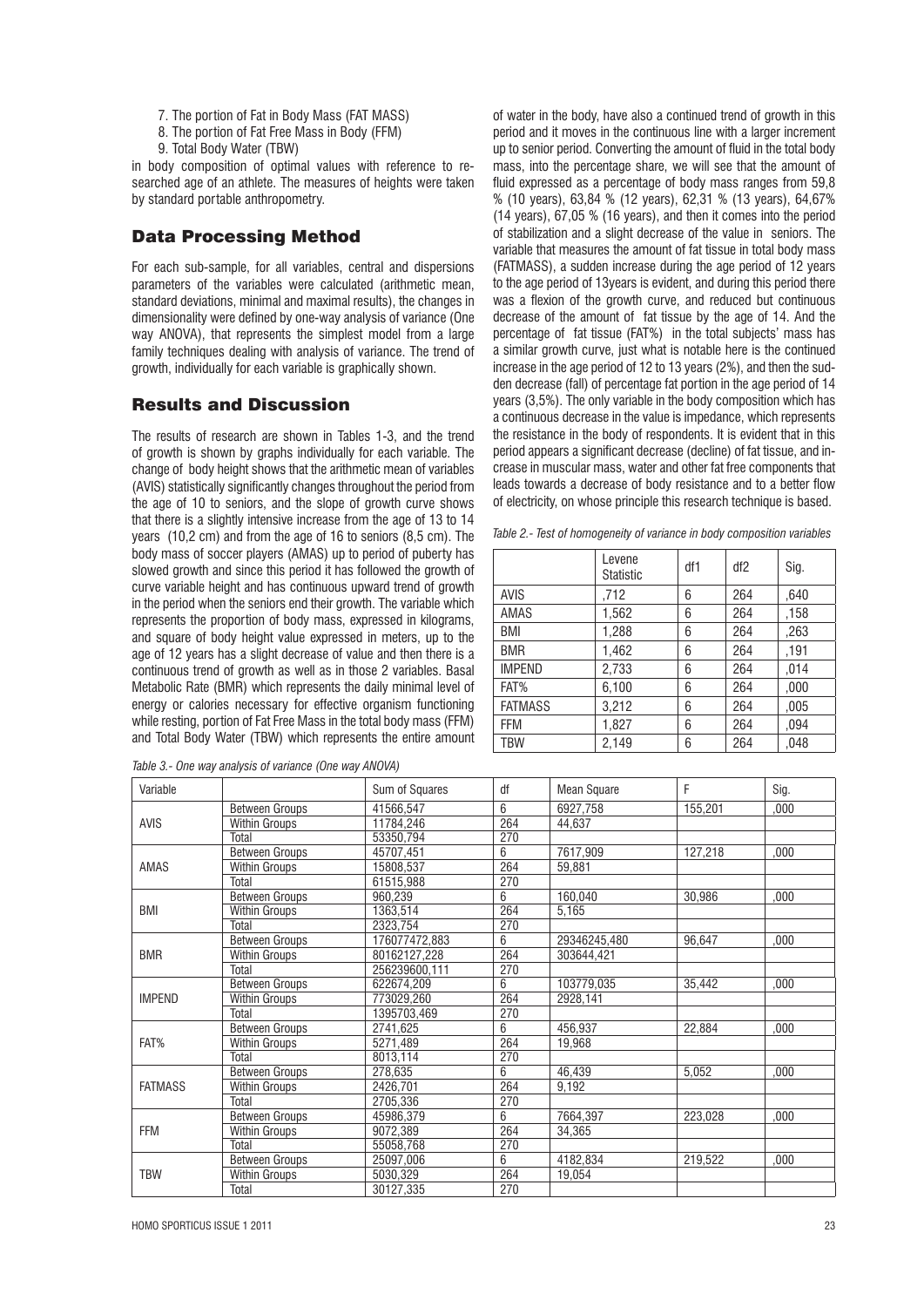*Table 1.- Descriptive parametres of body composition variables by age*

| Variable    | age     | N   | Mean      | Std. Dev. | Std. Error | Min     | Max     |
|-------------|---------|-----|-----------|-----------|------------|---------|---------|
| <b>AVIS</b> | U10     | 28  | 144,6643  | 6,37618   | 1,20499    | 135,00  | 165,00  |
|             | U12     | 54  | 151,9500  | 6,94096   | ,94454     | 140,20  | 171,60  |
|             | U13     | 48  | 157,1646  | 6,40623   | ,92466     | 142,50  | 167,20  |
|             | U14     | 62  | 167,3581  | 7,21357   | ,91612     | 151,20  | 181,00  |
|             | U16     | 27  | 175,8148  | 7,24986   | 1,39524    | 161,00  | 191,00  |
|             | U18     | 24  | 181,4167  | 4,97749   | 1,01602    | 174,00  | 189,00  |
|             | SENIORI | 28  | 182,2071  | 6,36460   | 1,20280    | 172,40  | 197,00  |
|             | Total   | 271 | 163,7594  | 14,05687  | ,85389     | 135,00  | 197,00  |
|             | U10     | 28  | 39,4214   | 7,12052   | 1,34565    | 29,40   | 58,30   |
|             | U12     | 54  | 40,6685   | 6,37551   | ,86760     | 31,20   | 57,00   |
|             | U13     | 48  | 47,0729   | 7,37935   | 1,06512    | 34,20   | 67,40   |
|             | U14     | 62  | 55,7790   | 9,75761   | 1,23922    | 38,20   | 86,40   |
| <b>AMAS</b> | U16     | 27  | 62,5037   | 8,55833   | 1,64705    | 45,70   | 80,90   |
|             | U18     | 24  | 71,6250   | 5,83090   | 1,19023    | 58,90   | 82,50   |
|             | SENIORI | 28  | 79,5321   | 6,75415   | 1,27641    | 66,10   | 94,30   |
|             | Total   | 271 | 54,0635   | 15,09427  | ,91691     | 29,40   | 94,30   |
|             | U10     | 28  | 18,7214   | 2,39403   | ,45243     | 14,40   | 23,10   |
|             | U12     | 54  | 17,5444   | 2,04687   | ,27854     | 12,70   | 24,70   |
|             | U13     | 48  | 18,9938   | 2,47862   | ,35776     | 14,10   | 24,50   |
|             | U14     | 62  | 19,7565   | 2,61356   | ,33192     | 15,30   | 28,90   |
| <b>BMI</b>  | U16     | 27  | 20,1519   | 1,93398   | ,37219     | 16,30   | 25,00   |
|             | U18     | 24  | 22,1333   | 2,30928   | ,47138     | 18,20   | 29,80   |
|             | SENIORI | 28  | 23,9750   | 1,50791   | ,28497     | 20,80   | 26,80   |
|             | Total   | 271 | 19,7594   | 2,93368   | ,17821     | 12,70   | 29,80   |
|             | U10     | 28  | 5680,0714 | 512,74323 | 96,89936   | 4983,00 | 7045,00 |
|             | U12     | 54  | 5804,2222 | 464,13843 | 63,16124   | 5113,00 | 7018,00 |
|             | U13     | 48  | 6270,1250 | 523,99564 | 75,63226   | 5333,00 | 7707,00 |
| <b>BMR</b>  | U14     | 62  | 6912,9677 | 688,81940 | 87,48015   | 5669,00 | 9077,00 |
|             | U16     | 27  | 7428,9259 | 614,76049 | 118,31071  | 6221,00 | 8708,00 |
|             | U18     | 24  | 7842,5000 | 421,32782 | 86,00318   | 7116,00 | 8675,00 |
|             | SENIORI | 28  | 7985,5000 | 467,04084 | 88,26242   | 7198,00 | 9208,00 |
|             | Total   | 271 | 6695,3321 | 974,18456 | 59,17750   | 4983,00 | 9208,00 |
|             | U10     | 28  | 566,4643  | 62,80156  | 11,86838   | 465,00  | 678,00  |
|             | U12     | 54  | 567,5556  | 61,68443  | 8,39419    | 447,00  | 702,00  |
|             | U13     | 48  | 544,1667  | 50,38969  | 7,27312    | 441,00  | 664,00  |
| IMPEND.     | U14     | 62  | 485,4355  | 59,51763  | 7,55875    | 316,00  | 599,00  |
|             | U16     | 27  | 449,5556  | 43,50007  | 8,37159    | 395,00  | 559,00  |
|             | U18     | 24  | 447,7083  | 42,37358  | 8,64947    | 380,00  | 531,00  |
|             | SENIORI | 28  | 460,1429  | 37,98607  | 7,17869    | 382,00  | 555,00  |
|             | Total   | 271 | 511,0443  | 71,89765  | 4,36747    | 316,00  | 702,00  |
| FAT%        | U10     | 28  | 17,5786   | 5,41557   | 1,02345    | 10,00   | 33,00   |
|             | U12     | 54  | 12,4111   | 4,80097   | ,65333     | 1,40    | 25,30   |
|             | U13     | 48  | 14,3479   | 5,68016   | ,81986     | 6,60    | 28,30   |
|             | U14     | 62  | 10,8290   | 4,54722   | ,57750     | 4,60    | 25,60   |
|             | U16     | 27  | 8,0556    | 3,12463   | ,60134     | 2,70    | 16,00   |
|             | U18     | 24  | 5,7625    | 2,13110   | ,43501     | 2,10    | 9,20    |
|             | SENIORI | 28  | 9,2929    | 2,12549   | ,40168     | 5,00    | 13,20   |
|             | Total   | 271 | 11,5812   | 5,44777   | ,33093     | 1,40    | 33,00   |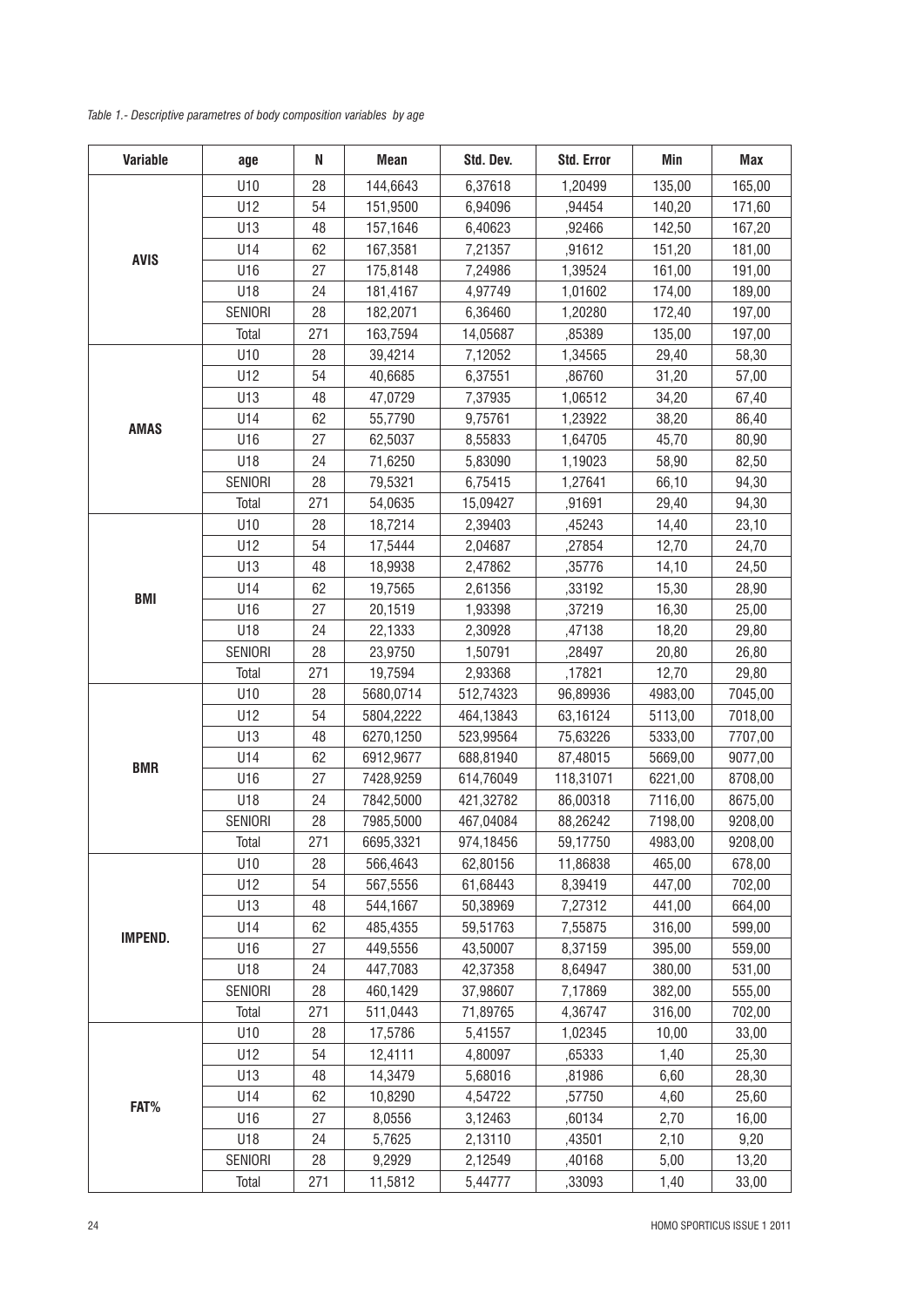| <b>FATMASS</b> | U10            | 28  | 7,2071  | 3,34420  | ,63199  | 3,00  | 17,70 |
|----------------|----------------|-----|---------|----------|---------|-------|-------|
|                | U12            | 54  | 5,2241  | 2,65422  | ,36119  | ,50   | 14,40 |
|                | U13            | 48  | 7,0063  | 3,63098  | ,52409  | 2,40  | 17,70 |
|                | U14            | 62  | 6,3597  | 3,63595  | ,46177  | 2,00  | 18,20 |
|                | U16            | 27  | 5,2037  | 2,51679  | ,48436  | 1,50  | 12,90 |
|                | U18            | 24  | 4,1792  | 1,66027  | ,33890  | 1,40  | 7,20  |
|                | SENIORI        | 28  | 7,4286  | 1,89734  | ,35856  | 3,70  | 11,80 |
|                | Total          | 271 | 6,1376  | 3,16540  | ,19228  | ,50   | 18,20 |
|                | U10            | 28  | 32,2571 | 4,59214  | ,86783  | 26,20 | 45,60 |
|                | U12            | 54  | 35,4611 | 4,75995  | ,64775  | 28,70 | 48,00 |
| <b>FFM</b>     | U13            | 48  | 40,0667 | 5,07993  | ,73322  | 30,80 | 51,30 |
|                | U14            | 62  | 49,4677 | 7,29956  | ,92704  | 36,10 | 73,00 |
|                | U16            | 27  | 57,3000 | 6,83453  | 1,31531 | 42,20 | 68,10 |
|                | U18            | 24  | 67,1500 | 5,32198  | 1,08634 | 57,50 | 76,60 |
|                | SENIORI        | 28  | 72,1036 | 6,00342  | 1,13454 | 59,90 | 85,30 |
|                | Total          | 271 | 47,9185 | 14,28010 | ,86745  | 26,20 | 85,30 |
| <b>TBW</b>     | U10            | 28  | 23,6179 | 3,36750  | ,63640  | 19,20 | 33,40 |
|                | U12            | 54  | 25,9611 | 3,47994  | ,47356  | 21,00 | 35,10 |
|                | U13            | 48  | 29,3354 | 3,71670  | ,53646  | 22,60 | 37,60 |
|                | U14            | 62  | 36,0758 | 5,65641  | ,71836  | 20,00 | 53,40 |
|                | U16            | 27  | 41,9444 | 5,00802  | ,96379  | 30,90 | 49,90 |
|                | U18            | 24  | 49,8208 | 3,65180  | ,74542  | 42,60 | 56,60 |
|                | <b>SENIORI</b> | 28  | 52,8036 | 4,39937  | ,83140  | 43,90 | 62,40 |
|                | Total          | 271 | 35,1096 | 10,56327 | ,64167  | 19,20 | 62,40 |

*Graph 1.- Trend of growth of variable HEIGHT*







*Graph 3.- Trend of growth of variable BMI*





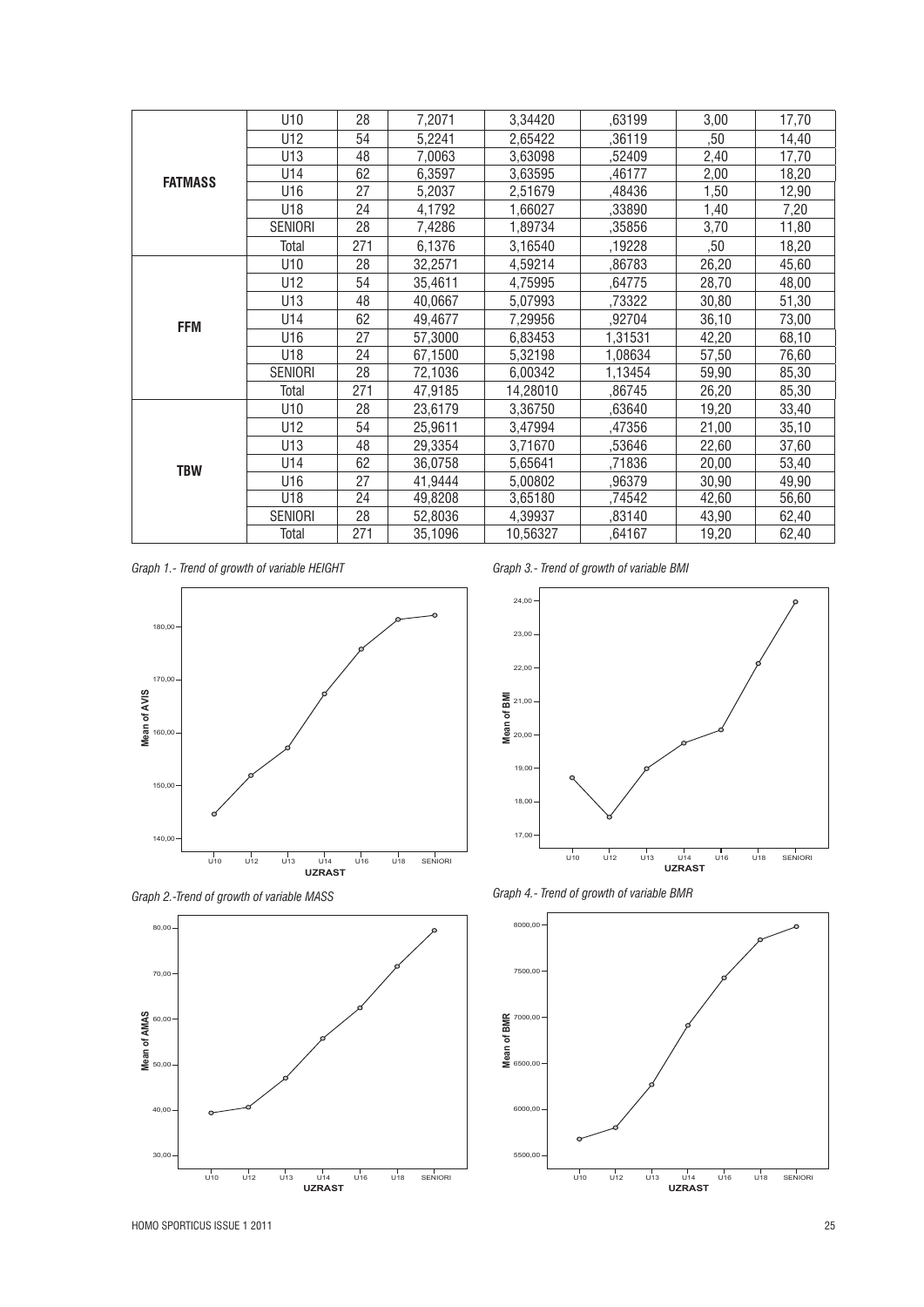



*Graph 6.- Trend of the growth of variable FAT%*







*Graph 8.- Trend of the growth of variable FFM*



*Graph 9.- Trend of growth of variable TBW*



#### Conclusion

The aim of this research was that through a cross – section view, determines the trend of changes among the indicators of body composition in soccer players in different age periods. On the studied sample of 271 subjects (respondents), distributed into 7 sub-samples, 7 variables were measured by Bioelectrical Impedance Analysis (BIA).For this purpose the electrical balance TANITA TBF-300 (Tanita corporation of America Inc.) was used. All obtained values were analyzed individually, and by basic descriptive data (central and dispersion parameters) it can be concluded that the distribution of results is within the normal distribution. On the basis of results determined by the analysis of variance (One way ANOVA) it can be concluded that there is a significant trend of changes in body composition in all variables on the level  $(p<.01)$ . Analysis of inter-annual increases based on arithmetic means of variables, can be concluded that soccer players rapidly grow and develop, to grow and gain in weight (mass) slightly more in comparison to previous year. We can see the evident, changeable trend of changes in the percentage and